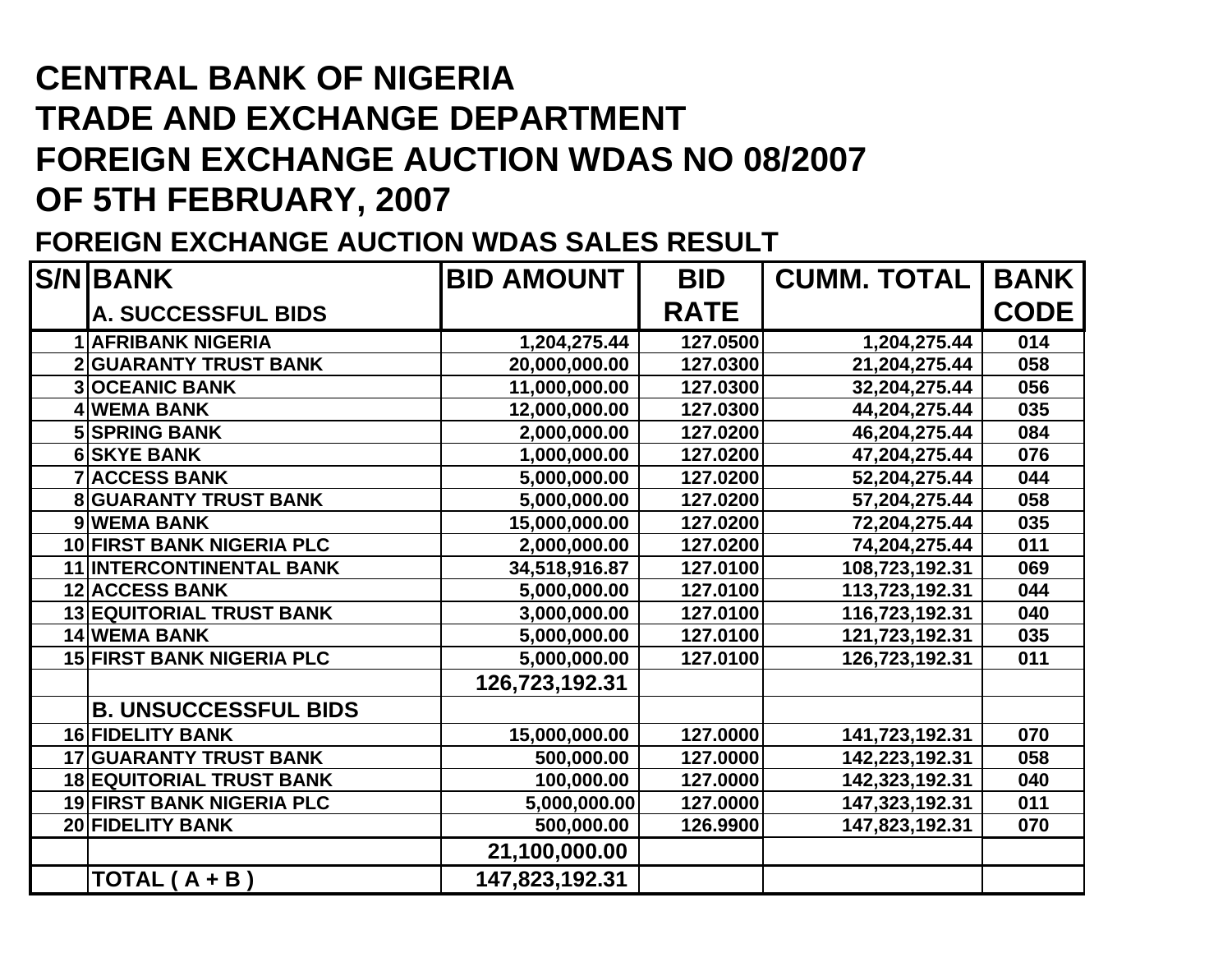| <b>BANKS' BDC CASH REQUEST</b> |                                |                   |             |                    |             |
|--------------------------------|--------------------------------|-------------------|-------------|--------------------|-------------|
|                                | <b>S/N BANK</b>                | <b>BID AMOUNT</b> | <b>BID</b>  | <b>CUMM. TOTAL</b> | <b>BANK</b> |
|                                |                                |                   | <b>RATE</b> |                    | <b>CODE</b> |
|                                | <b>1 AFRIBANK NIGERIA</b>      | 500,000.00        | 127.0500    | 500,000.00         | 014         |
|                                | <b>2WEMA BANK</b>              | 2,000,000.00      | 127.0300    | 2,500,000.00       | 035         |
|                                | <b>3 ACCESS BANK</b>           | 2,000,000.00      | 127.0200    | 4,500,000.00       | 044         |
|                                | <b>4 SKYE BANK</b>             | 1,000,000.00      | 127.0200    | 5,500,000.00       | 076         |
|                                | <b>5 UNION BANK</b>            | 2,000,000.00      | 127.0200    | 7,500,000.00       | 032         |
|                                | <b>6 EQUITORIAL TRUST BANK</b> | 1,000,000.00      | 127.0100    | 8,500,000.00       | 040         |
|                                | <b>TOTAL</b>                   | 8,500,000.00      |             |                    |             |

## **SUMMARY FOR WHOLESALE DAS 08 OF 05-02-2007**

 **AMOUNT OFFERED FOR SALE US\$100,000,000.00 AMOUNT SOLD AT WDAS US\$126,723,192.31 AMOUNT SOLD AT BANKS' BDC US\$8,500,000.00 TOTAL AMOUNT SOLD US\$135,223,192.31 NO. OF PATICIPATING BANKS 12**